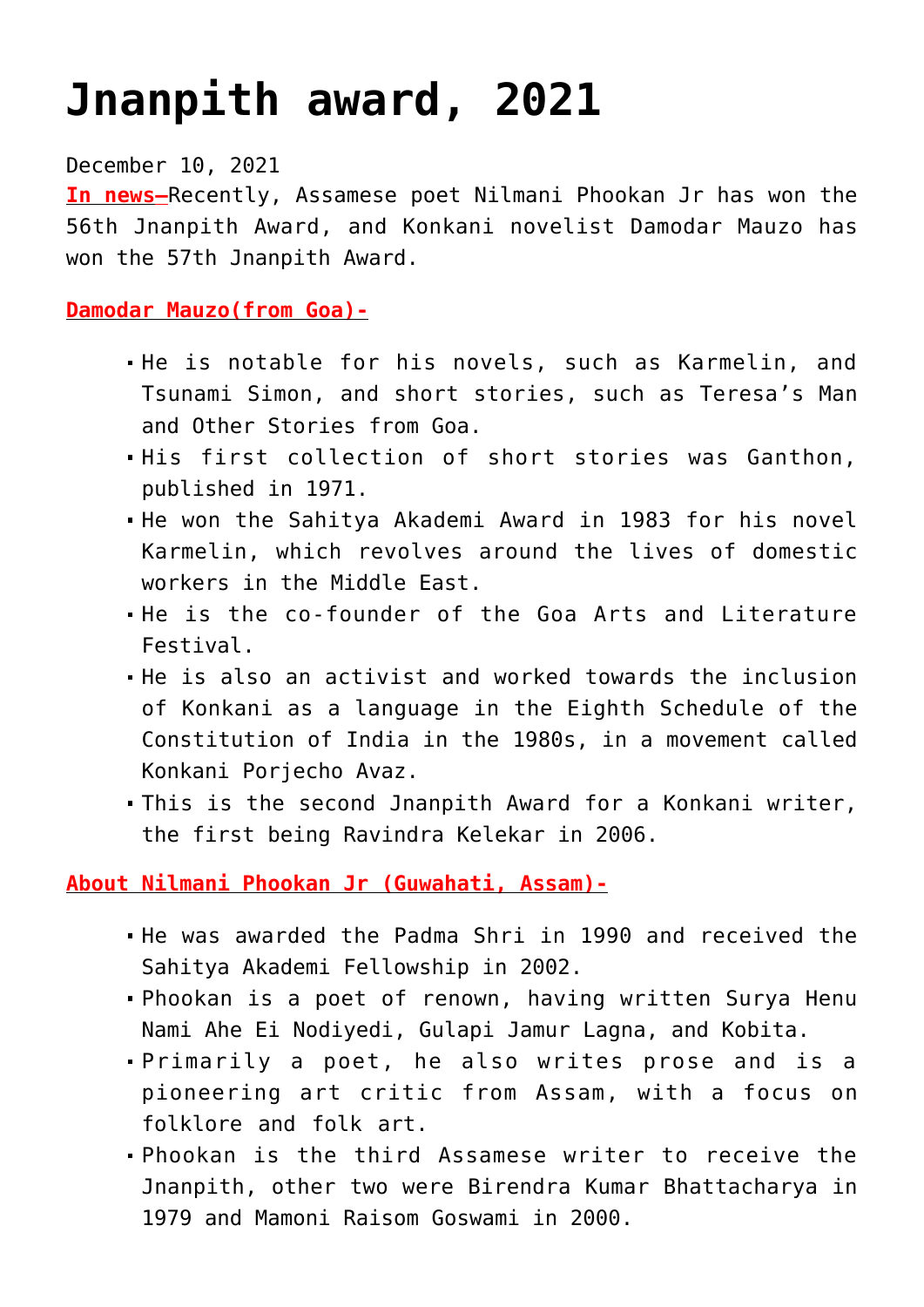## **About Jnanpith Award-**

- **Jnanpith Award** is the oldest and the highest Indian literary award.
- It is presented annually by the Bharatiya Jnanpith to an author for their "outstanding contribution towards literature".
- **Instituted in 1961, the award is bestowed only on Indian writers writing in Indian languages included in the Eighth Schedule to the Constitution of India and English**, with no posthumous conferral.
- From 1965 till 1981, the award was given to the authors for their "most outstanding work" and consisted of a citation plaque, a cash prize and a bronze replica of Saraswati, the Hindu goddess of knowledge and wisdom.
- **The first recipient of the award was the Malayalam writer G. Sankara Kurup** who received the award in 1965 for his collection of poems, Odakkuzhal (*The Bamboo Flute*), published in 1950.
- The rules were revised in subsequent years to consider only works published during the preceding twenty years, excluding the year for which the award was to be given.
- **Out of twenty-three eligible languages the award has been presented for works in sixteen languages:** Hindi (eleven), Kannada (eight), Bengali and Malayalam (six each), Gujarati, Marathi, Odia, and Urdu (four each), Assamese and Telugu (three each), Punjabi, Tamil and Konkani (two each), English, Kashmiri and Sanskrit (one each).

## **About Bharatiya Jnanpith-**

- It is a literary and research organization, based in New Delhi, India.
- It was **founded on February 18, 1944 by Sahu Shanti Prasad Jain of the Sahu Jain family and his wife Rama Jain to** undertake systematic research and publication of Sanskrit, Prakrit, Pali and Apabhramsha texts and